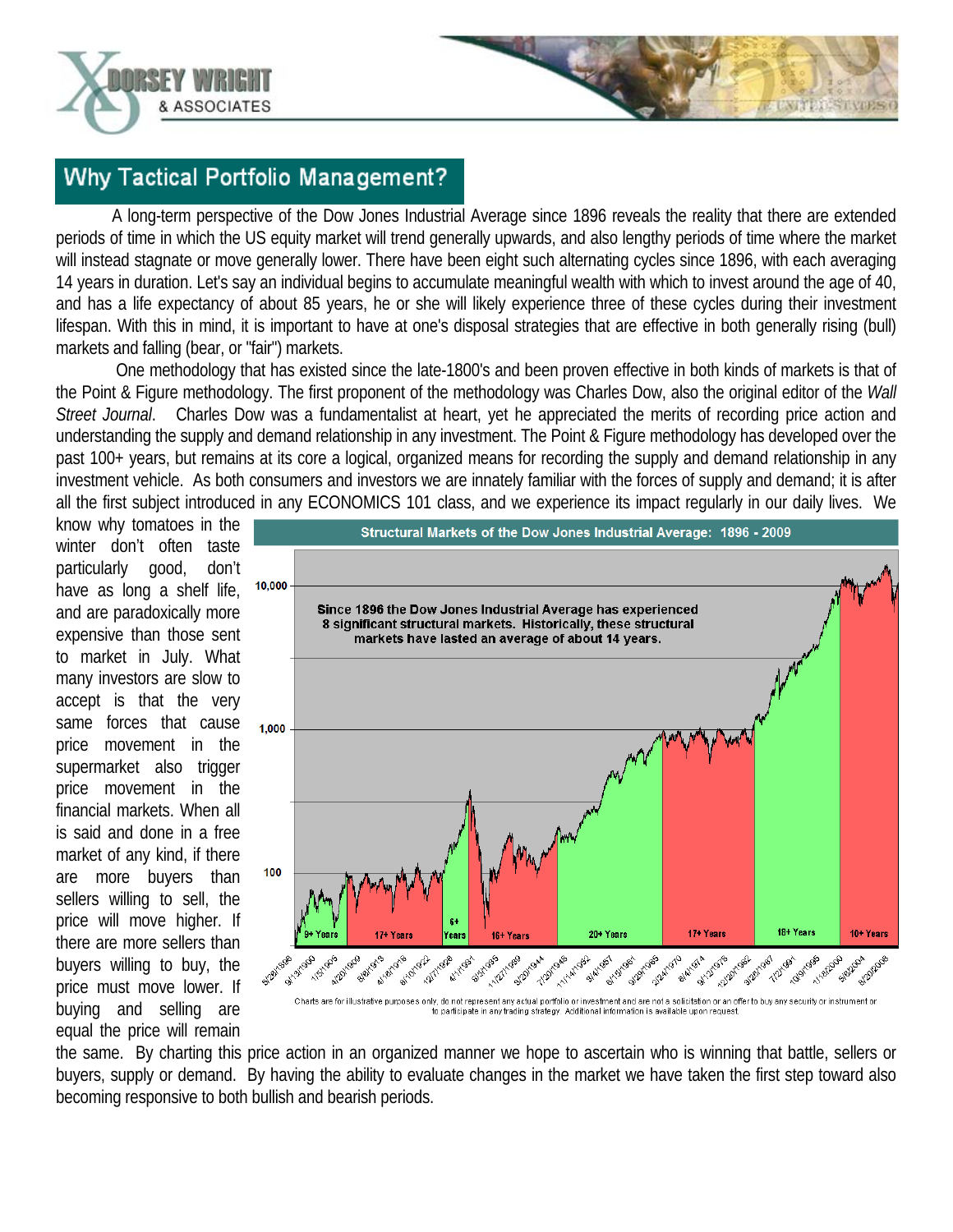

Many investors equate investing to buying stocks. But over the last ten years the access to other asset classes traditionally only available to large institutional investors has become available to a much wider segment of the population. By broadening the places for investment from just US stocks to other asset classes like international stocks, commodities, currencies, fixed income and even cash alternatives gives you greater flexibility in your investments when US Equities are not in favor. As you can see from the graphic or "quilt" below, asset classes tend to rotate in and out of season just like the produce in the supermarket does. Over the last ten years, no one asset class has held the top spot for performance in each and every year. Sometimes US equities were at the top, sometime they were at the bottom. Sometime Commodities found their way to the top in terms of performance while in other years it was Fixed Income or Cash Alternatives. Just as a chef will seasonally adjust his menu offerings based upon the freshest produce available, investors should be willing to shift their portfolio focus based upon what asset class is in season.

### **December 31, 1999 - June 30, 2010**

| 2000            | 2001            | 2002            | 2003            | 2004            | 2005            | 2006            | 2007            | 2008            | 2009            | 2010            | 2000 - 2010     |
|-----------------|-----------------|-----------------|-----------------|-----------------|-----------------|-----------------|-----------------|-----------------|-----------------|-----------------|-----------------|
| <b>Fixed</b>    | <b>Money</b>    |                 | Int'l           | Int'l           |                 | Int'l           |                 | <b>Fixed</b>    |                 | <b>Fixed</b>    |                 |
| <b>Income</b>   | <b>Market</b>   | Commod.         | <b>Stocks</b>   | <b>Stocks</b>   | Commod.         | <b>Stocks</b>   | Commod.         | <b>Income</b>   | Commod.         | <b>Income</b>   | Commod.         |
| 15.09%          | $3.33\%$        | 23.04%          | 35.28%          | 17.59%          | 22.54%          | 23.47%          | 20.56%          | 19.14%          | 33.43%          | 10.51%          | 129.78%         |
|                 | Fixed           | <b>Fixed</b>    | <b>US</b>       |                 | Int'l           | <b>US</b>       | Int'l           | <b>Money</b>    | Int'l           | <b>Money</b>    | <b>Fixed</b>    |
| Commod.         | <b>Income</b>   | <b>Income</b>   | <b>Stocks</b>   | Commod.         | <b>Stocks</b>   | <b>Stocks</b>   | <b>Stocks</b>   | <b>Market</b>   | <b>Stocks</b>   | <b>Market</b>   | <b>Income</b>   |
| 11.06%          | $-3.08%$        | 10.97%          | 26.38%          | 11.21%          | 10.87%          | 13.62%          | 8.66%           | 1.33%           | 26.36%          | 0.06%           | 40.25%          |
| <b>Money</b>    | Foreign         | Foreign         | Foreign         | <b>US</b>       | <b>Money</b>    |                 | Foreign         | Foreign         | <b>US</b>       |                 | <b>Money</b>    |
| <b>Market</b>   | <b>Currency</b> | <b>Currency</b> | <b>Currency</b> | <b>Stocks</b>   | <b>Market</b>   | Commod.         | <b>Currency</b> | <b>Currency</b> | <b>Stocks</b>   | Commod.         | <b>Market</b>   |
| 5.91%           | $-5.33%$        | 9.75%           | 14.93%          | $8.99\%$        | 3.01%           | 13.51%          | 7.62%           | $-10.06%$       | 23.45%          | $-2.69%$        | 30.22%          |
| Foreign         | <b>US</b>       | <b>Money</b>    |                 | Foreign         | <b>US</b>       | Foreign         | <b>Money</b>    |                 | Foreign         | Foreign         | Foreign         |
| <b>Currency</b> | <b>Stocks</b>   | <b>Market</b>   | <b>Commod.</b>  | <b>Currency</b> | <b>Stocks</b>   | <b>Currency</b> | <b>Market</b>   | Commod.         | <b>Currency</b> | <b>Currency</b> | <b>Currency</b> |
| $-6.65%$        | $-13.05%$       | 1.58%           | 8.86%           | 6.27%           | 3.00%           | 6.93%           | 4.36%           | $-23.74%$       | 8.93%           | $-4.52%$        | 17.33%          |
| <b>US</b>       |                 | Int'l           | <b>Money</b>    | <b>Fixed</b>    | <b>Fixed</b>    | <b>Money</b>    | <b>Fixed</b>    | <b>US</b>       | <b>Money</b>    | <b>US</b>       | Int'l           |
| <b>Stocks</b>   | Commod.         | <b>Stocks</b>   | <b>Market</b>   | <b>Income</b>   | <b>Income</b>   | <b>Market</b>   | <b>Income</b>   | <b>Stocks</b>   | <b>Market</b>   | <b>Stocks</b>   | <b>Stocks</b>   |
| -10.12%         | $-16.34%$       | $-17.52%$       | 0.98%           | 2.98%           | 1.56%           | 4.74%           | 3.87%           | $-38.49%$       | 0.21%           | $-7.57%$        | $-23.40%$       |
| Int'l           | Int'l           | <b>US</b>       | <b>Fixed</b>    | <b>Money</b>    | Foreign         | <b>Fixed</b>    | US.             | Int'l           | <b>Fixed</b>    | Int'l           | <b>US</b>       |
| <b>Stocks</b>   | <b>Stocks</b>   | <b>Stocks</b>   | <b>Income</b>   | <b>Market</b>   | <b>Currency</b> | <b>Income</b>   | <b>Stocks</b>   | <b>Stocks</b>   | <b>Income</b>   | <b>Stocks</b>   | <b>Stocks</b>   |
| -15.21%         | $-22.61%$       | $-23.37%$       | $-2.97%$        | 1.40%           | $-7.99%$        | $-2.41%$        | 3.53%           | $-44.77%$       | $-16.34%$       | $-14.31%$       | $-29.85%$       |

*Legend: Source:* Commodities = Continuous Commodity Index (UV/Y) Money Market = 13 Week T-Bill Total Return (MNYMKT) Foreign Currency = Dorsey, Wright Foreign Currency Index (DWAFXI) US Stocks = S&P 500 Index (SPX) Int'l Stocks = MSCI EAFE Index (EAFE)

Reuters calculated by Dorsey, Wright & Associates

 *Performance displayed represents past performance, which is no guarantee of future results. The indices do not reflect any management fees, transaction costs or expenses. The benchmark indices are unmanaged and may not be available for direct investment.*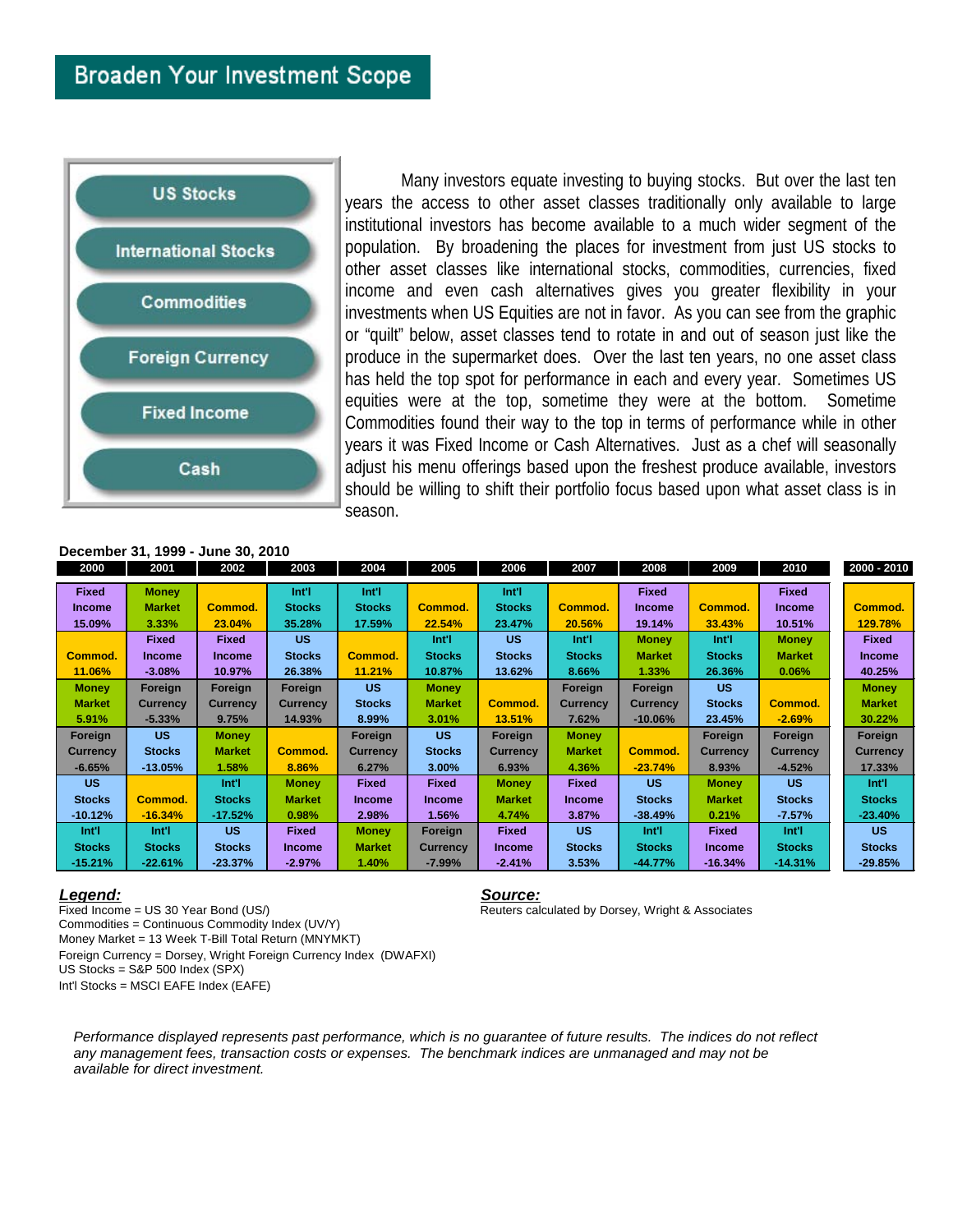# Dynamic Asset Level Investing (DALI)

Tactical decisions are made utilizing the research and evaluation techniques of Dorsey, Wright & Associates who has extensive expertise in a technique known as Point & Figure charting. This type of analysis attempts to evaluate the supply and demand forces of particular asset classes and ranks the asset classes from strongest to weakest based upon relative strength (RS). We feel asset classes can be ranked similar to the way one might rank sports teams. If you think about your favorite sport, they rank teams based upon how well they perform against their opponents. The more games, matches or races won, the higher in ranking the team will go. We believe the same thing can be done in the investment markets. In the financial markets, a "game" is played each day and it consists of comparing the daily performance of one asset class to another. Each day we compare asset classes to one another to determine which asset classes are the strongest or weakest compared to one another. The ranking process is comprised of the following 4 steps given the name Dynamic Asset Level Investing or DALI for short.

# Step 1:

A roster is established for each asset class. For instance, in the international equity space, all areas of the world are represented from Europe to Latin America to Canada to Australia and Asia- Pacific. The process of determining the roster is essential so that no one segment within an asset class has too great of an influence.

Step 2: A relative strength calculation is compiled for each member of the roster versus every other member of the evaluation set. In essence, a very large arm wrestling tournament is held. After all individual calculations are computed and charted on a Point & Figure basis. each member now has its number of RS "wins."

 $Step 3$ : The total number of "wins" for each individual member of the asset class is added together to get a composite score for the entire asset class. The asset classes are then ranked from 1 to 5. The asset classes ranked are as follows: **Domestic Equities International Equities** Commodities **Currencies Fixed Income** 

## Step 4: The top two asset classes are eligible to be deemed as Emphasized in DALI, but they must pass one last hurdle. The asset class is compared to Cash on a Point & Figure relative strength basis. If Cash is stronger, Cash takes its spot as Emphasized in DALI. Cash is the only asset class that can occupy both of the **Emphasized Asset Class** spots.

Each day, thousands of calculations are done to support the DALI process and determine which asset classes have emerged as the leaders according to this methodology. As the asset classes fluctuate in strength, emphasized asset classes in DALI will also change reflecting current market trends.

| Days Each Asset Class was Emphasized in DALI Level One |                                     |                                     |                                      |                                   |  |  |
|--------------------------------------------------------|-------------------------------------|-------------------------------------|--------------------------------------|-----------------------------------|--|--|
| <b>Asset Class</b>                                     | January 2000 to<br><b>June 2003</b> | <b>June 2003 to</b><br>January 2008 | January 2008 to<br><b>March 2009</b> | March 2009 to<br><b>June 2010</b> |  |  |
| <b>Domestic Equities</b>                               | 137.00                              | 616                                 |                                      | 254                               |  |  |
| Int'l Equities                                         |                                     | 1,555                               | 12                                   | 332                               |  |  |
| Commodities                                            | 777.00                              | 1,008                               | 201                                  | 145                               |  |  |
| Foreign Currencies                                     |                                     |                                     | 203                                  |                                   |  |  |
| <b>Fixed Income</b>                                    | 851.00                              | $\overline{\phantom{0}}$            | 148                                  | 66                                |  |  |
| <b>Money Market</b>                                    | 735.00                              | 171                                 | 316                                  | 139                               |  |  |
| <b>Total Days for Period</b>                           | 1250                                | 1675                                | 440                                  | 468                               |  |  |

*Charts are for illustrative purposes only, do not represent any actual portfolio or investment and are not a solicitation or an offer to buy any security or instrument or to participate in any trading strategy. Additional information is available upon request.*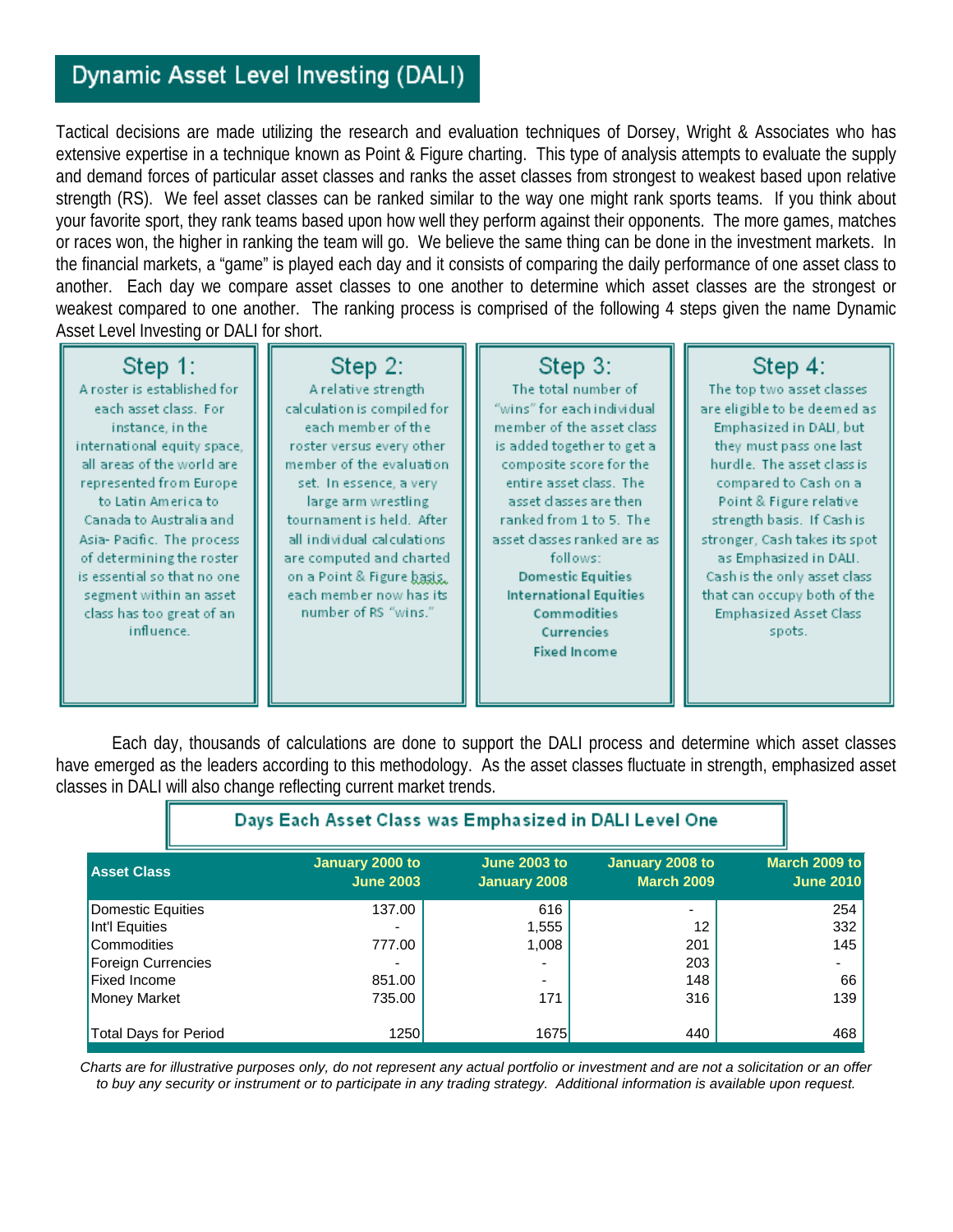# Implementation: 3 Legged Stool

After discussions with each individual investor, risk tolerances are determined to quide us to an appropriate percentage of a client's assets to be allocated toward a tactical approach. The implementation of the tactical strategy, whose cornerstone of quidance is DALI, takes place in what can be best described as a 3 Legged Stool. The 3 Legged Stool process allows the composition of an investment portfolio to change over time. The 3 Legged Stool process is designed to adapt to the market just as we adapt our wardrobe to the changing seasons. The first two legs of the stool are determined by having exposure to the two strongest asset classes among Domestic Equities, International Equities, Commodities, Foreign Currencies, Fixed Income and Cash Alternatives based upon the DALI calculations. The third leg of the stool is constant managed exposure to the equity markets. As you can see in the graphic



below, the 3 Legged Stool process is designed to be a robust and adaptive strategy. The composition of the portfolio will change over time. Sometimes the portfolio can be very skewed toward equities and other times the portfolio may have an emphasis on non-traditional asset classes like commodities and yet other times the portfolio will be very under invested, or defensive.



Charts are for illustrative purposes only, do not represent any actual portfolio or investment and are not a solicitation or an offer to buy any security or instrument or to participate in any trading strategy. Additional information is available upon request.

The analysis within the 3 Legged Stool process doesn't end with determining which asset class should have a position in the portfolio. The same relative strength strategy that has asset classes arm wrestling against each other is used to determine what to buy within each asset class. Take the Domestic Equity area for instance. Here sectors such as Energy, Utilities, Healthcare, Technology, etc. are compared to one another on a relative strength basis and then ranked from strongest to weakest versus each other to determine where within the Domestic Equity space the strategy suggests exposure should be allocated. Below is an example of some of the analysis done for each asset class and where investments can be directed to.

| Sallible Ruiauuli Aleas Willi Asset Classes |                               |                    |                   |  |  |  |  |
|---------------------------------------------|-------------------------------|--------------------|-------------------|--|--|--|--|
| <b>Domestic Equities</b>                    | <b>International Equities</b> | <b>Commodities</b> | <b>Currencies</b> |  |  |  |  |
| <b>Basic Materials</b>                      | Latin America                 | G old              | US Dollar         |  |  |  |  |
| Energy                                      | E urope                       | S ilver            | E uro             |  |  |  |  |
| Healthcare                                  | Japan                         | Agriculture        | Canadian Dollar   |  |  |  |  |
| Technology                                  | Canada                        | Oil                | Australian Dollar |  |  |  |  |
| <b>Utilities</b>                            | Australia                     | Base Metals        | Swiss Franc       |  |  |  |  |

Comple Detation Areae with Accet Cleases

Charts are for illustrative purposes only, do not represent any actual portfolio or investment and are not a solicitation or an offer to buy any security or instrument or to participate in any trading strategy. Additional information is available upon request.